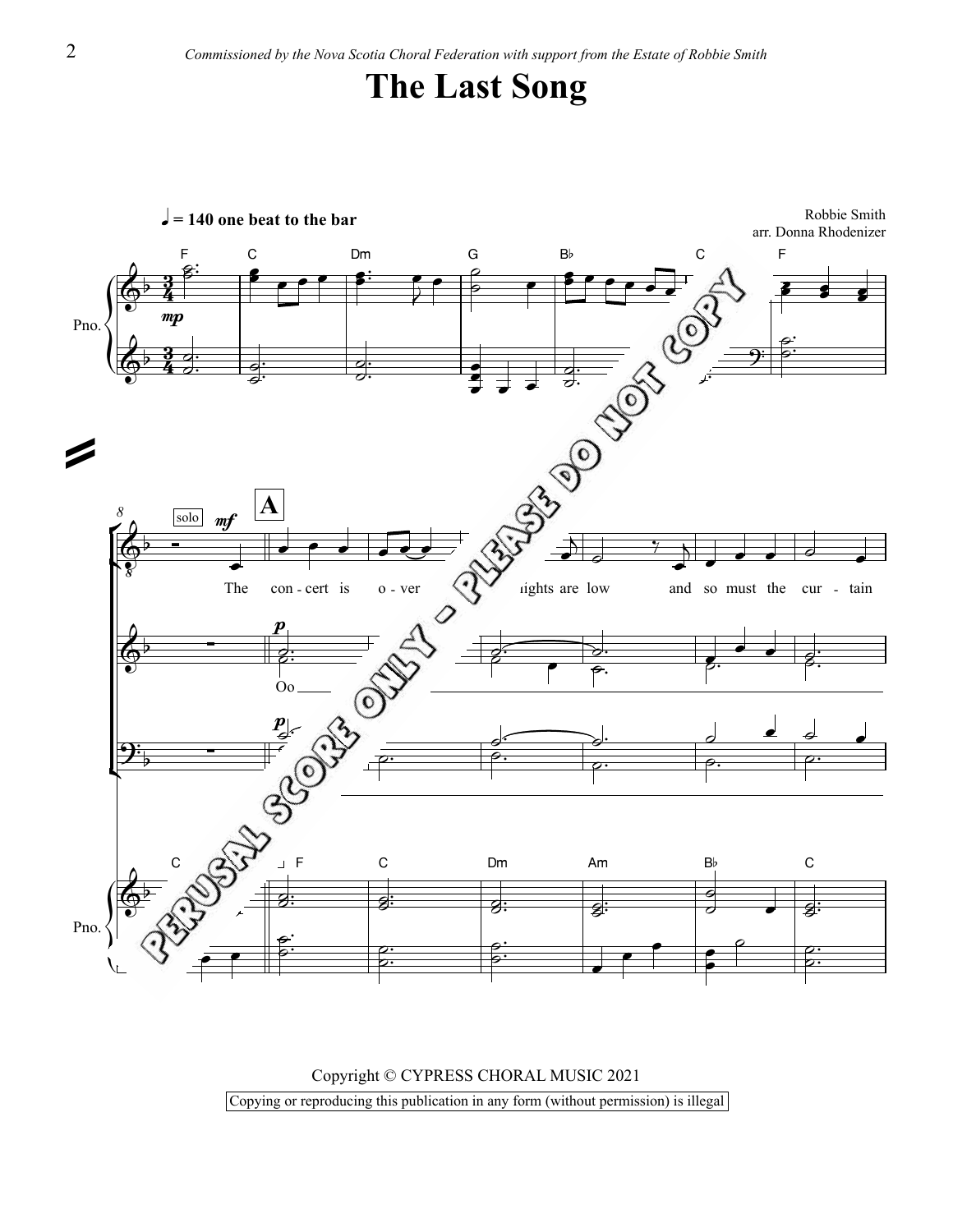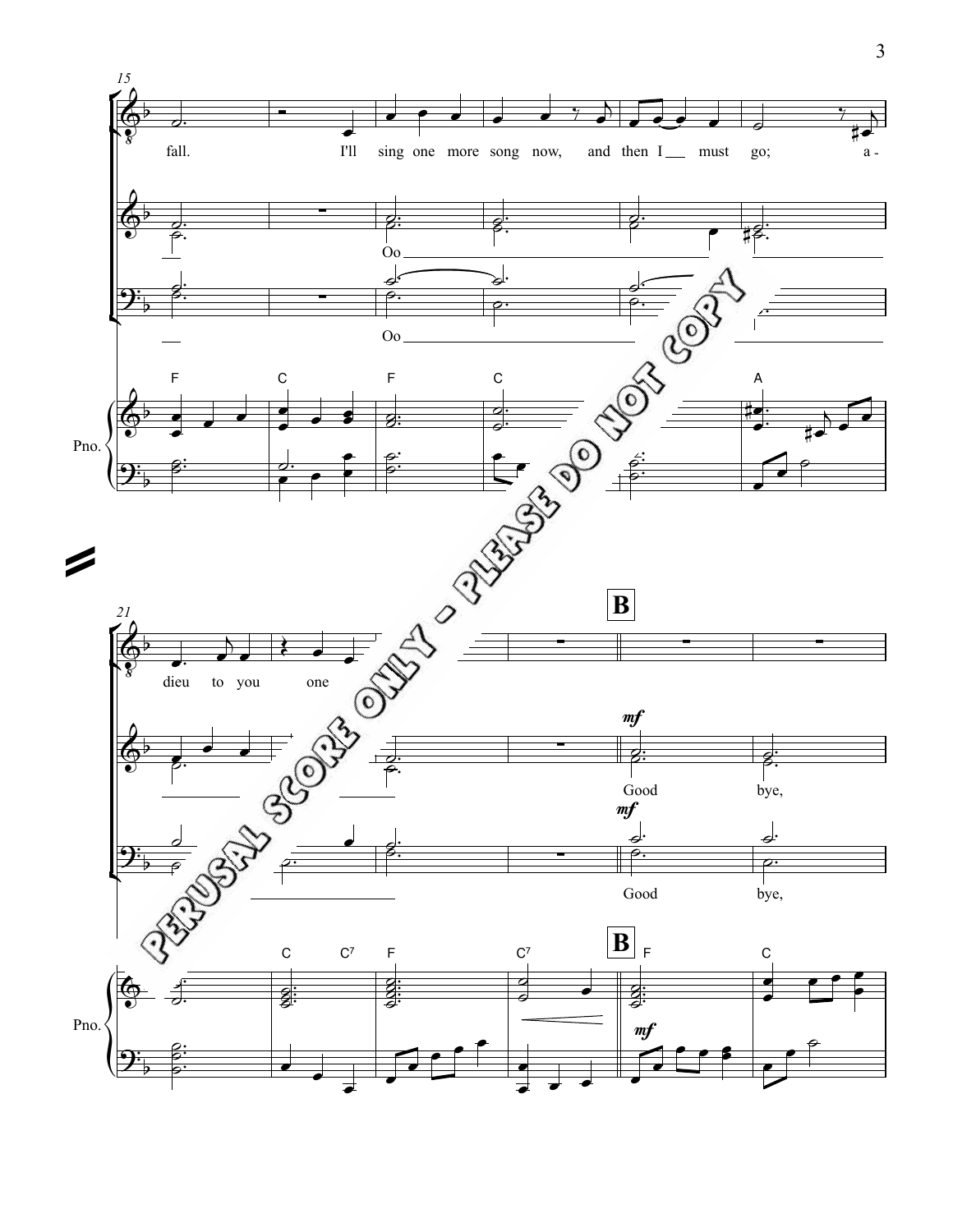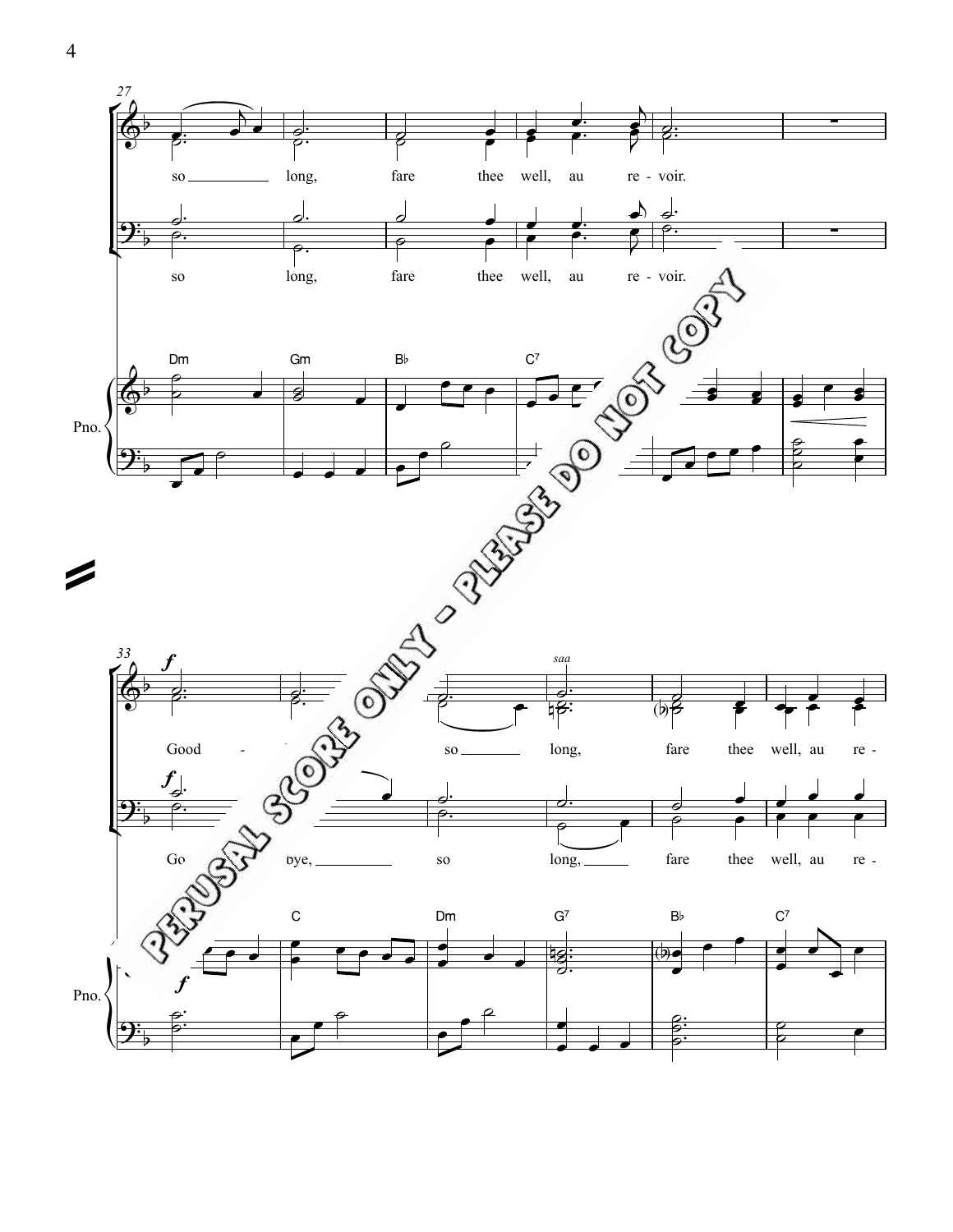

5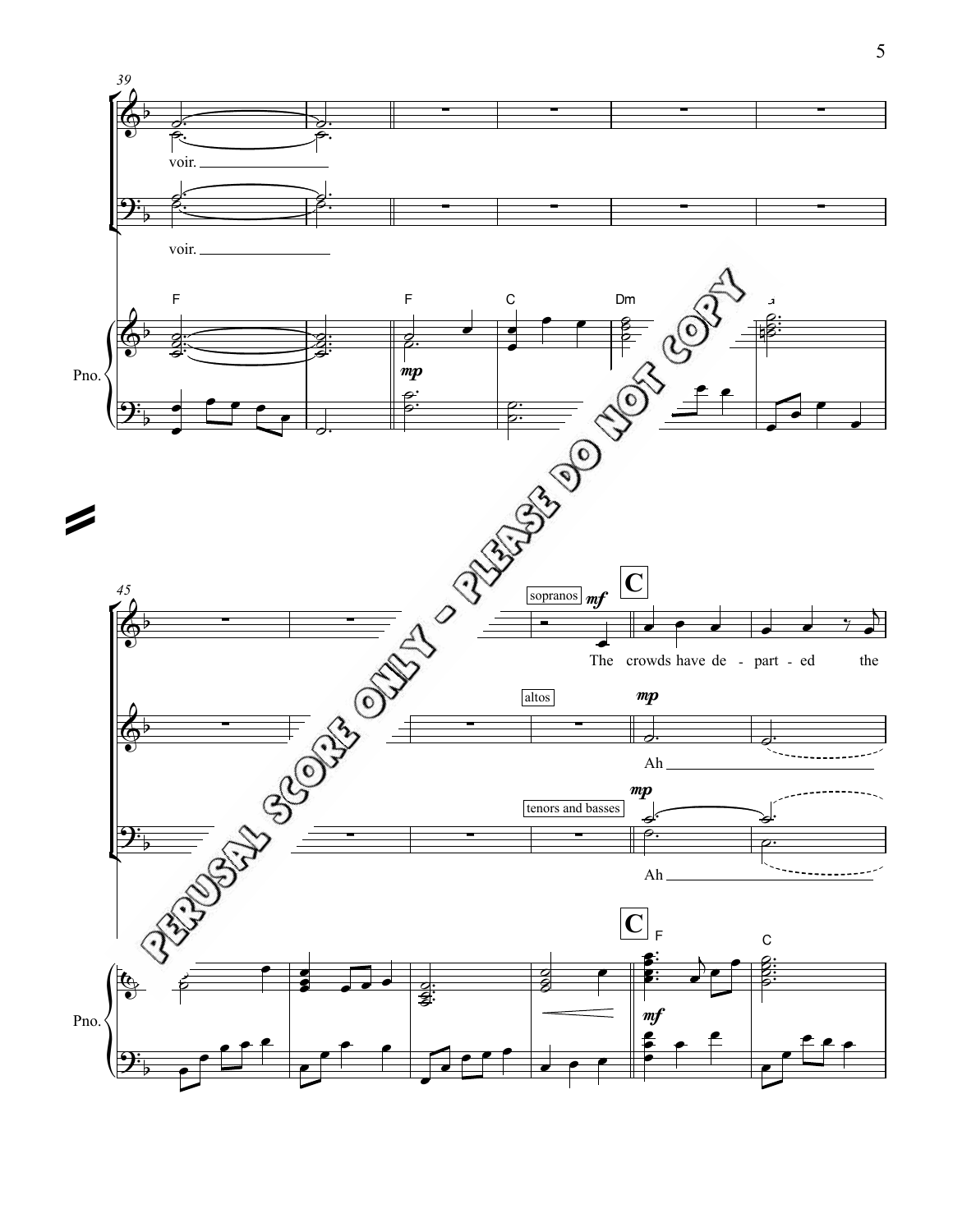



6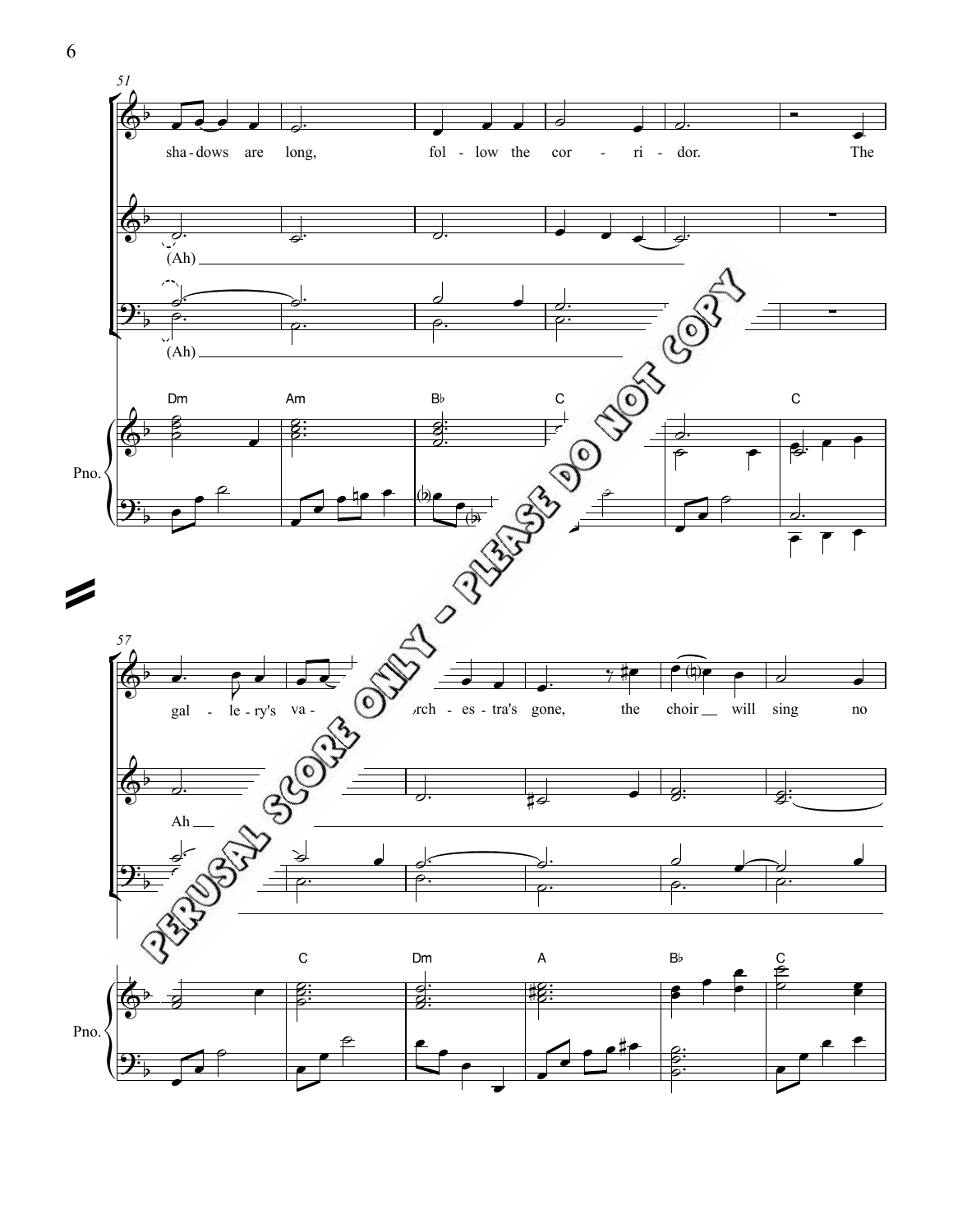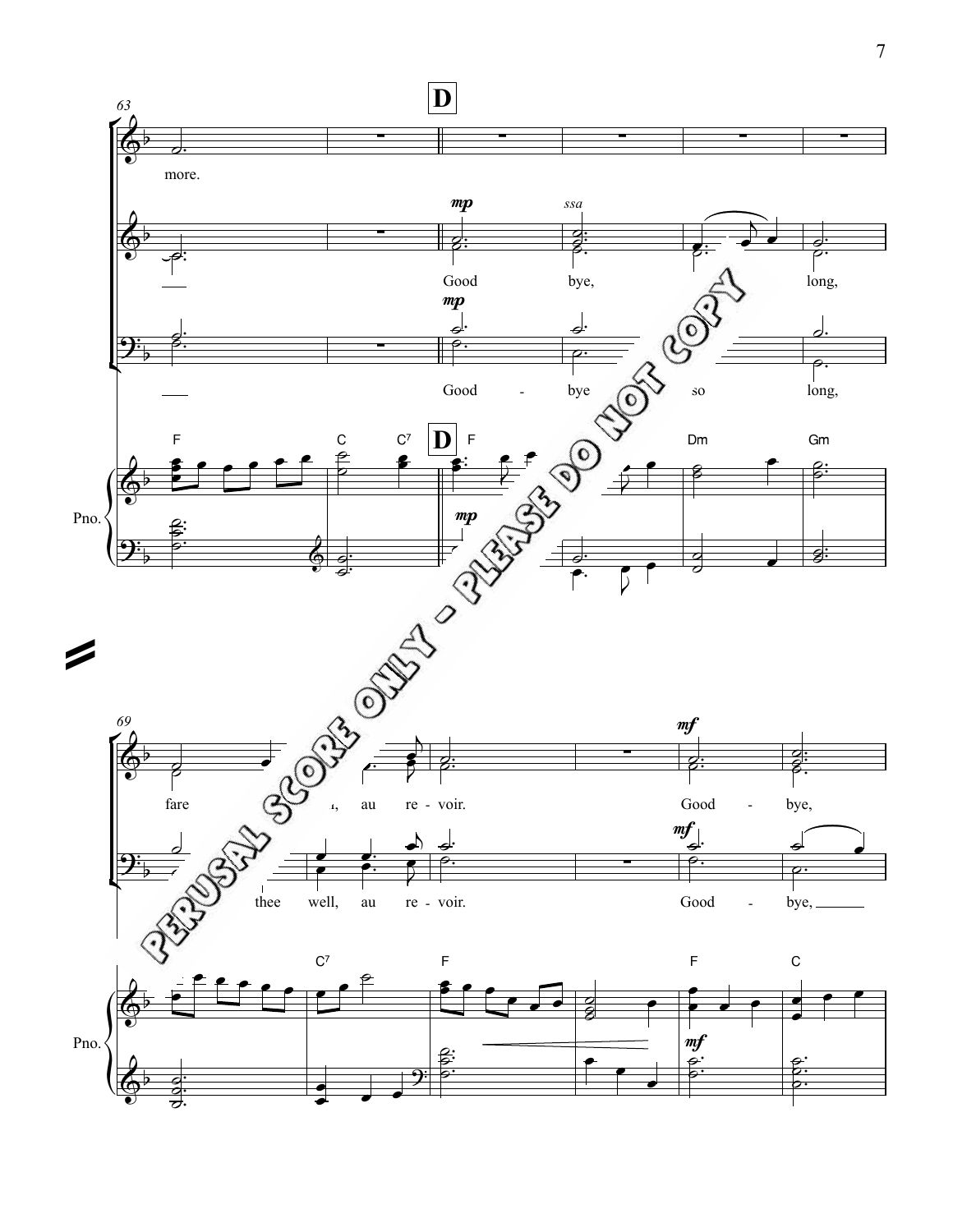

8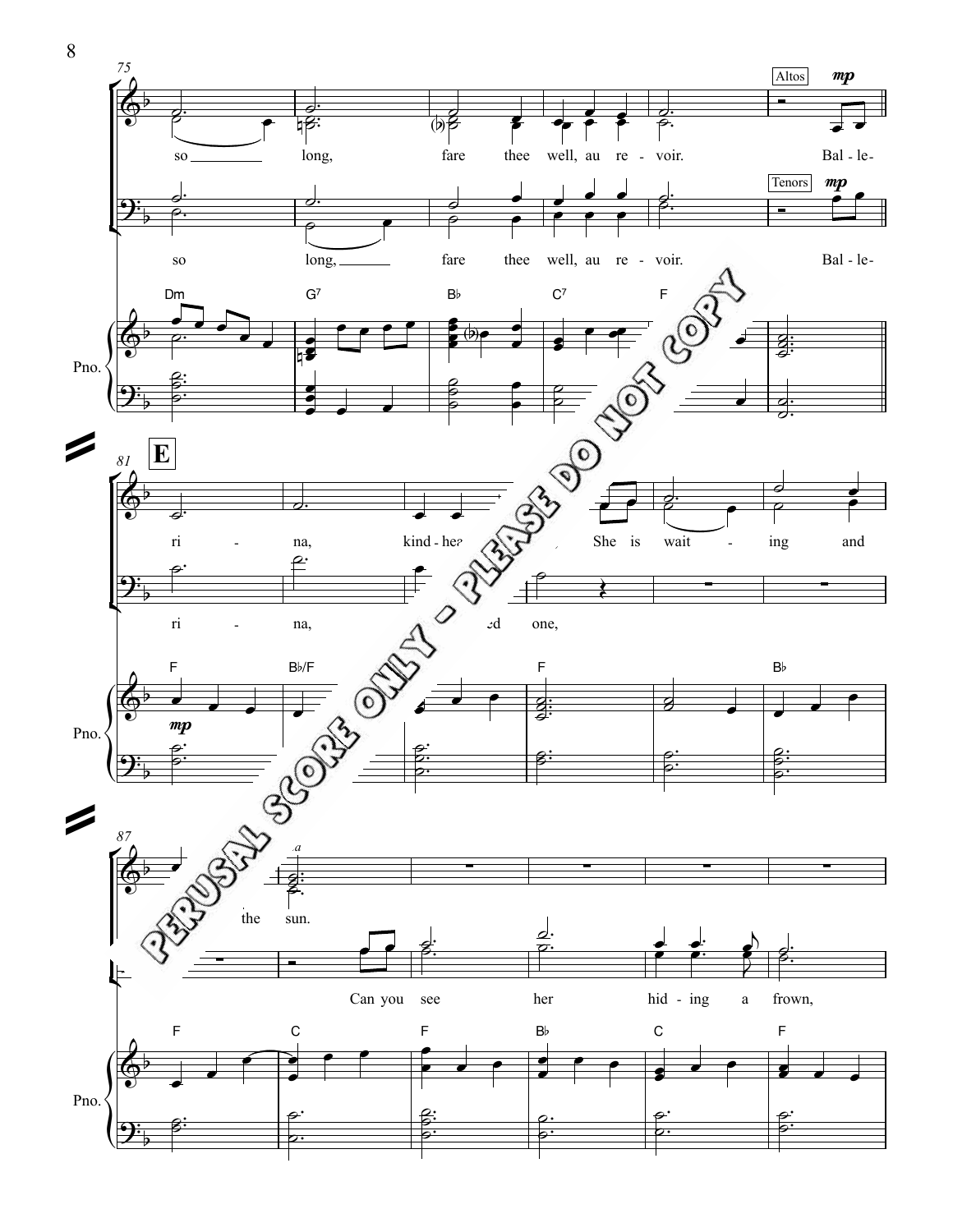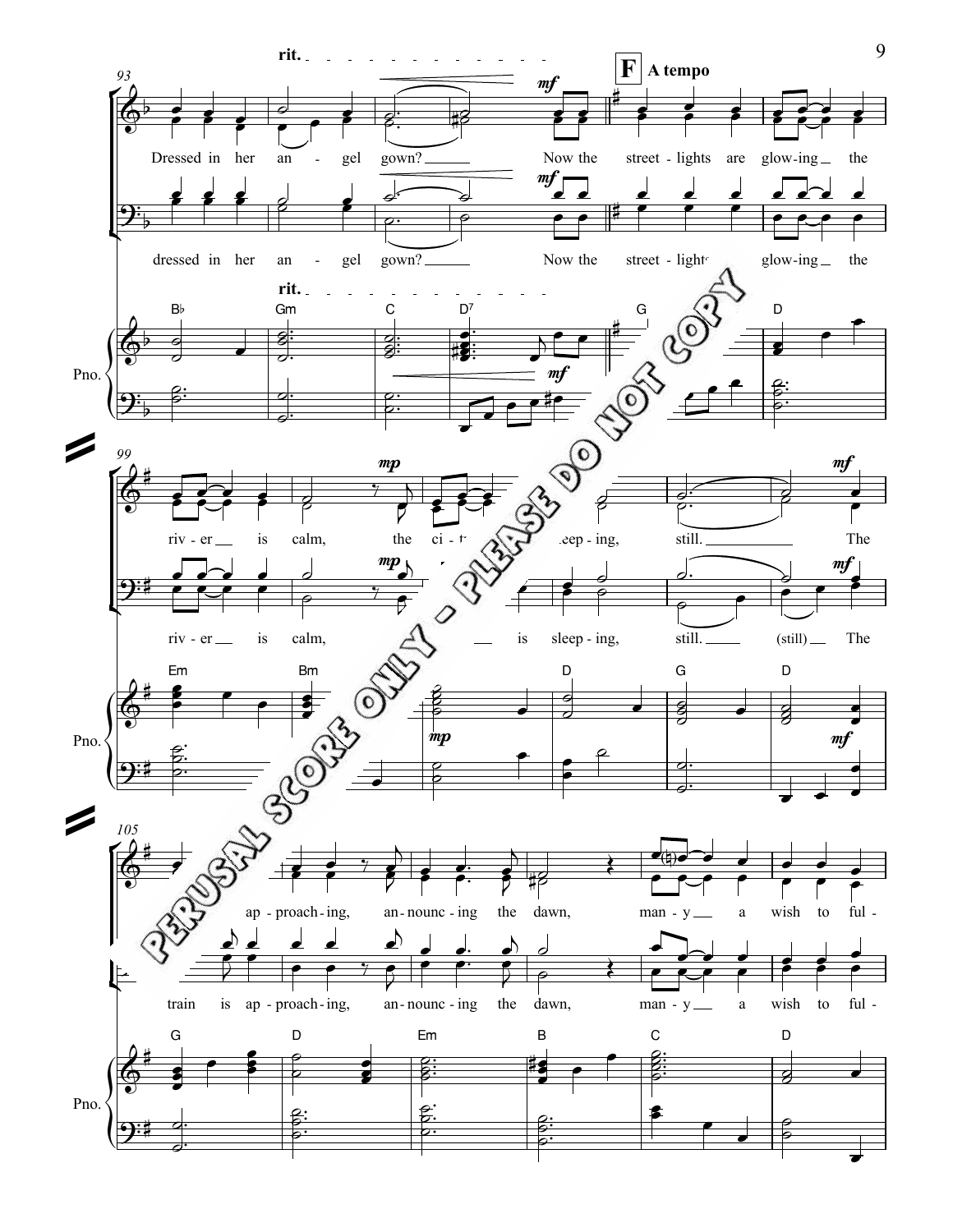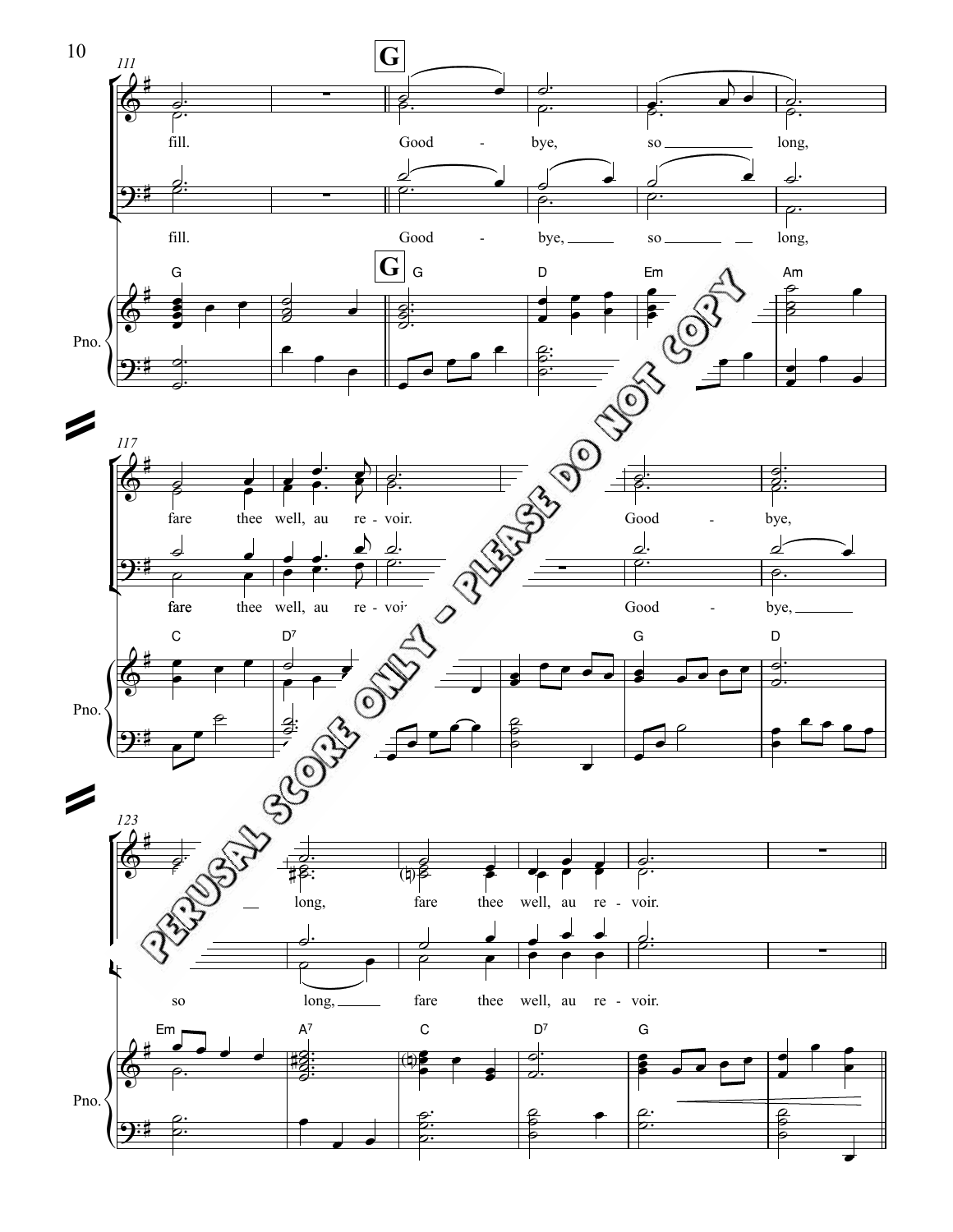